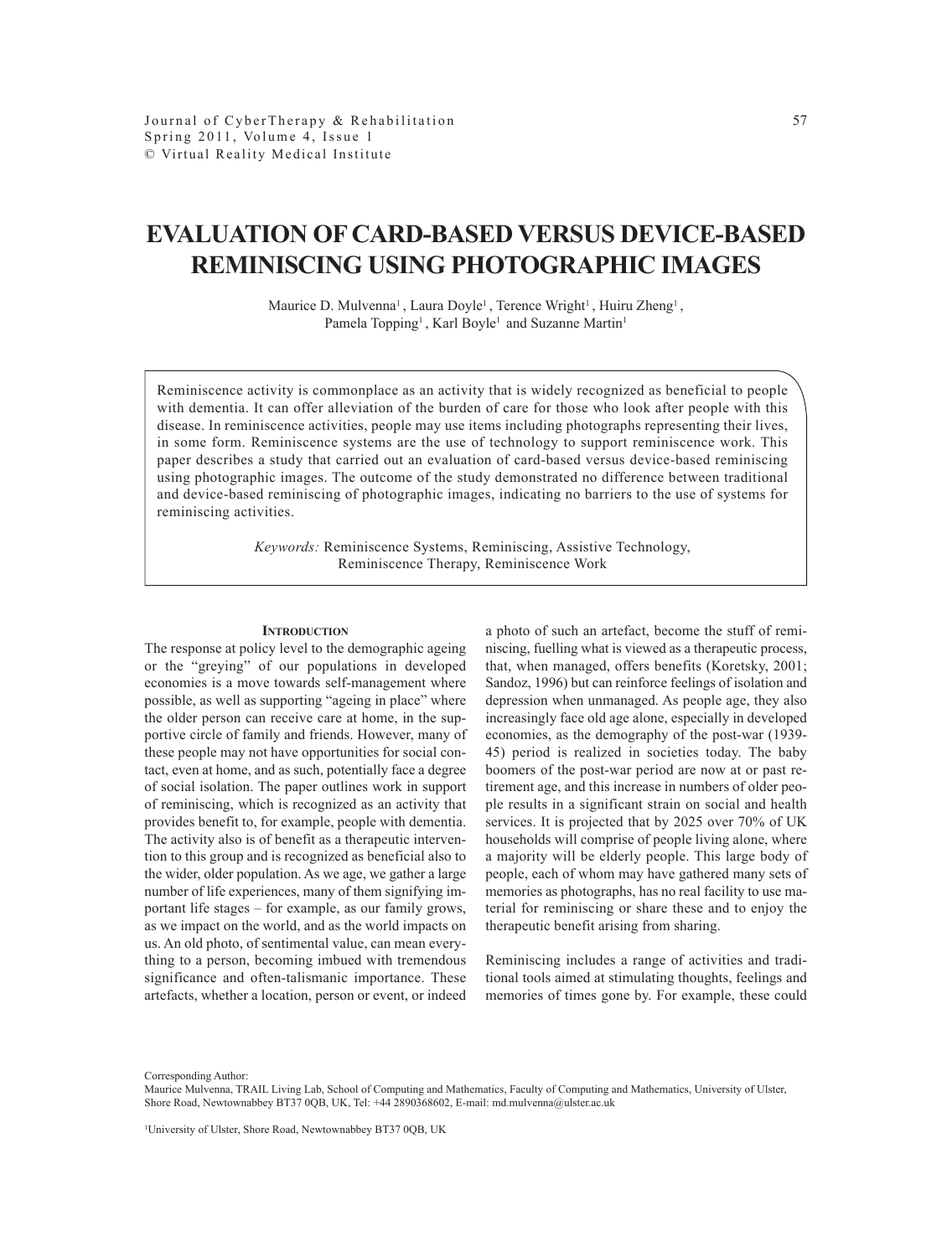be recalling significant cultural issues, events, old friendships or places. Reminiscing can help older people to improve their own health and wellbeing. In scientific literature, the impact of reminiscing therapy as an intervention has been demonstrated for <sup>a</sup> range of populations, but primarily for people with dementia.

In this paper, the issue of reminiscing is explored. As <sup>a</sup> social phenomenon, reminiscing offers social benefits and brings communities together while discussing personal and historical issues of relevance to the participants. However, as, for example, older people may lead increasingly isolated lives, there is <sup>a</sup> risk that they are excluded from the opportunities to engage socially in activities and acts such as reminiscing, without the effective employment of technology to suppor<sup>t</sup> the acts. The key question being asked is should the act of reminiscing be supported using information and communications technology (ICT)?

Reminiscence is defined and explained in the paper, in particular from <sup>a</sup> perspective of the work carried out supporting people with dementia and their carers. Reminiscence systems are then defined and explored and in this section, particular attention is given to commercially available systems including social networking-based systems. The following section examines older people as users of ICT technology and services based upon this technology. The particular scope of studies in the realm of reminiscence systems is then outlined and the comparative evaluation study is then described, encompassing method, study and results. The key question of reminiscence being supported by technology is examined in the study, where photographic images are used by the study group for reminiscing with some participants viewing them as traditional photographs mounted on cards, while others view the images using <sup>a</sup> touch screen iPad device. Another aspec<sup>t</sup> of the research was to examine if different types of images were treated differently in the study, whether on <sup>a</sup> device or mounted on card. The research question being examined was whether "personal" images belonging to the participant would be viewed for <sup>a</sup> longer time than general images, such as "generic" images of the participants' home area or images reflecting some "shared experience" such as <sup>a</sup> beach holiday. The paper concludes by examining the results of the study.

# **REMINISCENCE**

Reminiscence has been defined as <sup>a</sup> "process of thinking or telling others about one's pas<sup>t</sup> experiences" (Cappeliez et al. 2005). As <sup>a</sup> therapeutic intervention, reminiscence is "using the recall of pas<sup>t</sup> events, feelings and thoughts to facilitate pleasure, quality of life, or adaptation to presen<sup>t</sup> circumstances" (Dochterman and Bulechek, 2003). Reminiscence therapy is generally based one of two theoretical perspectives – Erikson's theory of psychosocial development or Atchley's continuity theory. Erikson's theory emphasises "achievement of ego-integrity and <sup>a</sup> sense that one's life has meaning and significance, which can be fostered through reminiscence" (Bohlemeijer et al. 2005; Wang, 2005). Continuity theory, on the other hand, "emphasises adjustment by clients to maintain continuity in internal (self concept) and external (social behaviour and social interaction) structures" (Atchley, 1989). Reminiscence is seen as an attempt to maintain continuity between pas<sup>t</sup> and presen<sup>t</sup> through recall of "familiar knowledge, skills and strategies" (Lin et al. 2003). Reminiscing includes activities and the use of traditional prompts aimed at stimulating feelings and memories; e.g., the use of multi-sensory triggers to stimulate recall (Gibson, 2004). The majority of research in reminiscence systems has been carried out to assist people with dementia and related illnesses (Astell et al. 2008; Sarne-Fleischmann and Tractinsky, 2008). The impact of reminiscing therapy as an intervention has been examined; e.g., Wang (2005) demonstrated how it was valuable and beneficial to people with dementia although Woods et al. (2005) found inconclusive evidence of the efficacy of reminiscence therapy for dementia in <sup>a</sup> Cochrane Review. However, it has been shown that reminiscence in general, especially life review, are potentially effective methods for the enhancement of psychological well-being in older adults (Bohlemeijer et al. 2007) and the therapeutic potential of place-based reminiscence has been proposed as an avenue in enhancing the quality of life for older people in long-term care facilities (Chaudbury, 2003), sometimes using remote reminiscing facilities (Kuwahara et al. 2006).

#### **REMINISCENCE SYSTEMS**

The easiest way in which to describe reminiscing and how ICT supports reminiscing activities is to review some of the systems from research literature as well as systems in use. Reminiscence systems have been defined as the use of technology to suppor<sup>t</sup> reminiscence work (Mulvenna et al. 2009). The use of multimedia in reminiscence systems was arguably the first stage in the growth of research in reminiscence systems supported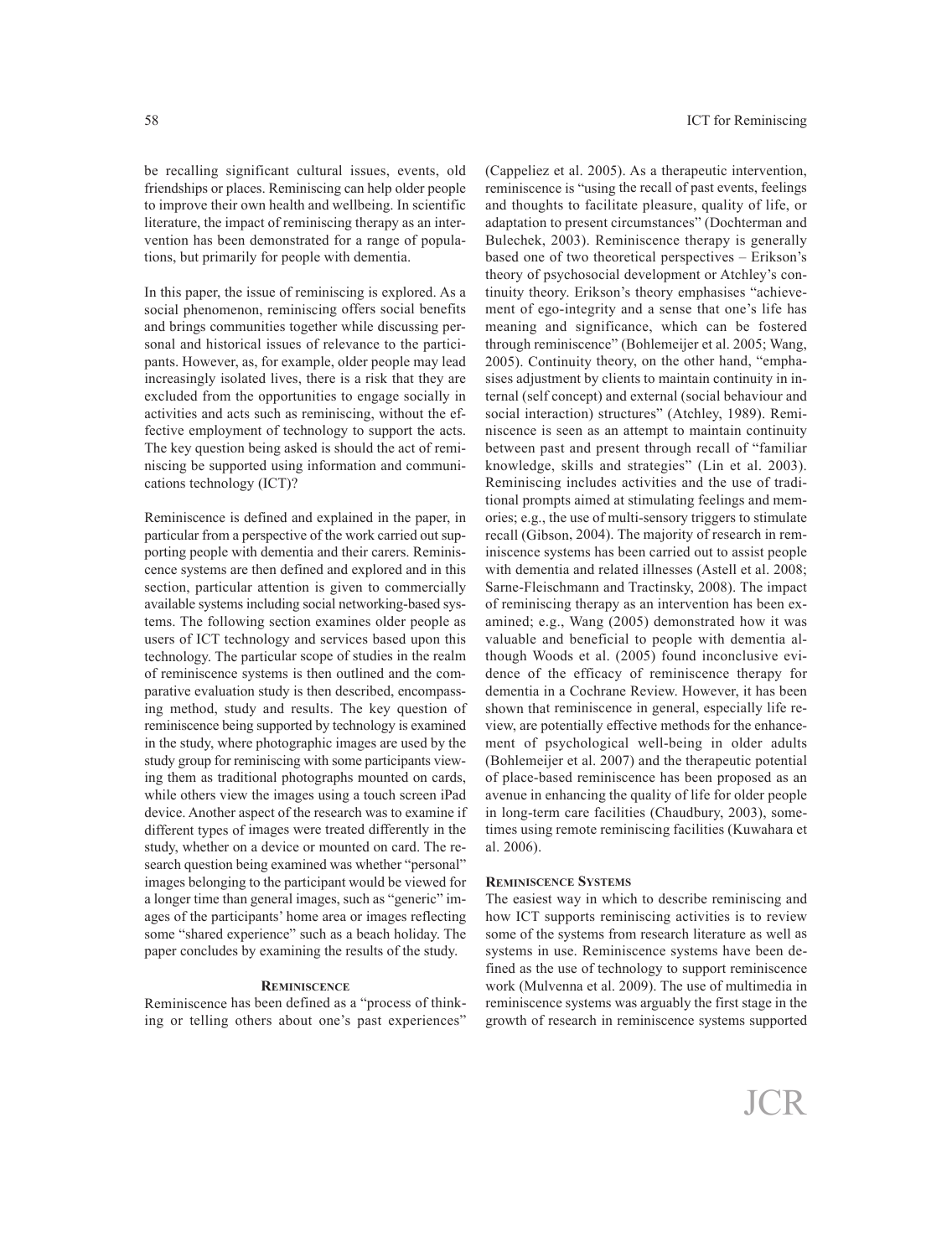by ICT, and there are a significant number of research projects and publications highlighting such work (Newell et al. 2002). It is natural, perhaps, that reminiscing work, which uses visual and hearing senses (as well as other senses) could be enriched with multimedia material encompassing photographs, videos, audio recordings, and music, as well as historical material from newspapers, for example. The multimedia paradigm also lends itself to extending the concept of memory books, used in traditional reminiscence work, where a caregiver or family member compiles a personal scrapbook with images and pictorial mementos of a person's life. Using multimedia, the reminiscence systems can animate the material, thus making it more attractive and attention holding than a paper-based scrapbook. However, since the process of creating a memory book is itself a process rich in reminiscing opportunities, care must be taken not to replace this type of work with a more mundane and less user-centered multimedia authoring process. One such example of an application that has been designed to support reminiscing is MemoryMiner<sup>1</sup>. This is a multimedia application where photographs and other visual material can be added to a repository, annotated and then published to the Internet where further annotations can be made to the material.

In order to make reminiscence systems as accessible as possible for reminiscing by people (and their caregivers, if relevant), the interface of such systems must be as user friendly as possible. This is particularly important where the user is not normally a computer user and/or for when the system has to provide cognitive support, for example, to people with dementia. Touch screen devices are becoming increasingly used in reminiscence systems for people with dementia as the primary mode of interaction, obviating the need for mouse and keyboard combinations. One example of such a device is the CIRCA system (Astell et al. 2008). Touch screen devices, used as a direct input device, have been highlighted as requiring little or no training for users (Pak et al. 2002) and offer a "supportive interaction environment" for people with dementia and their caregivers (Astell et al. 2010a).

Another trend is the increasing use of the Internet and core "platform" services from companies such as Facebook2 and Google. These services are popular with users and one of the most popular uses is the sharing and annotation of personal photographs and videos, especially

amongst younger users. This user-generated content is becoming a significant component of all Internet content, and it can be argued that this content, on these platforms, will become the destination that people will go to in the future when they want to reminisce. One such system used for reminiscing and recall of past events was used to engage people in reminiscing activities using e-mails linking to social media content. The research found that users valued the system and that prompts with images interestingly drew more responses but less thoughtful ones than textual prompts (Cosley et al. 2009).

In terms of social media, existing social networking sites such as Facebook can support reminiscing interactions using specialized applications or "apps." There are also emerging social network sites that cater specifically to older people. These include Sagazone3 and Finerday4 in the UK. It is unclear if they support specific reminiscing activities, but a part of their attraction is in bringing older people together in a social network, and supporting their interactions. While not explicitly supporting reminiscing, the MyHeritage<sup>5</sup> site is a social networking application that is strongly orientated to linking family members in support of sharing experiences. In 2009, it held over 550 million individual profiles, over 14 million family trees and 81 million photographs.

# **OLDER PEOPLE AS USERS**

The number of older people is increasing rapidly in coming years, and reminiscing activities offer a social benefit to this group of older people as they age. Technology continues to be adopted and utilized across many areas of society and there is evidence of continued uptake of ICT by older people to assist them in their daily life activities. Therefore, it is valid to take a position that the act of reminiscing can be supported by ICT, and that using ICT to support and extend the capabilities of reminiscing activities offers a wide social benefit.

However, older people's attitude to ICT is different than the attitude of the wider population and is widely divergent from the attitude of the technologically savvy younger generations. In a 2006 research report on the attitude of older people to TV, radio, the Internet and mobile/portable devices, the majority of older people were classified as reluctant participants, that is, "abstainers" or "resistors," where around 74% of over people aged over 65 were either resistors (32% c/f 21% of UK adults) or abstainers (42% c/f 11% of UK adults)

 http://www.memoryminer.com/ http://www.facebook.com/apps http://www.sagazone.co.uk/ http://www.finerday.com/ http://www.myheritage.com/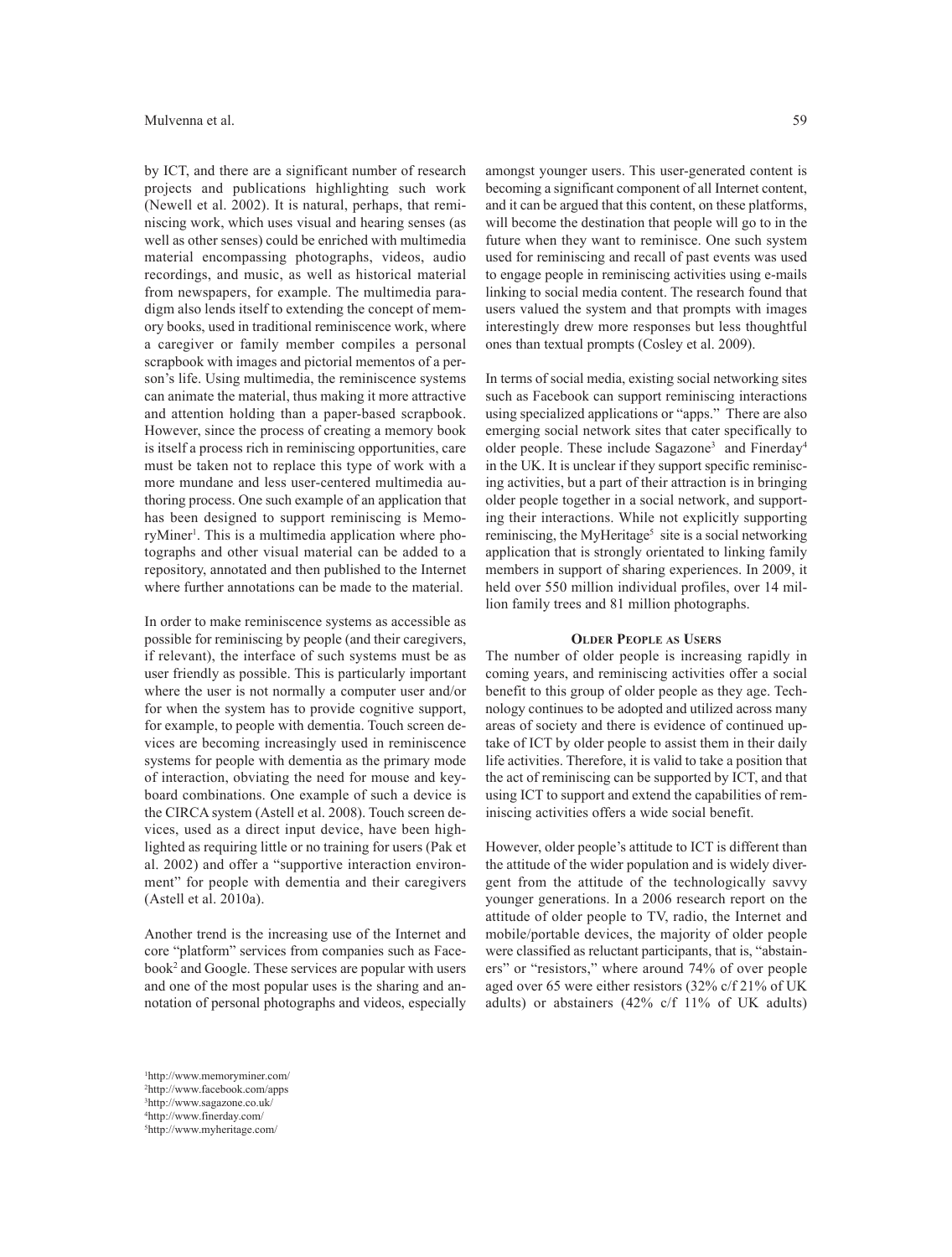(Thickett, 2006). Of course, while the majority of older people may be characterized as resistors or abstainers of technology, older people are also embracing some technologies such as digital cameras. Using digital devices with their computers can eliminate many of the issues with traditional photograph storage and use, can make indexing and finding particular images much simpler, and can facilitate sharing of such media much more easy to achieve. As well as having differing attitudes towards technology and technology use compared to the wider population, older people may also have issues with usability and accessibility arising from the impact of age on their senses, primarily on hearing (hearing loss), eyesight (decline in amplitude for ocular accommodation) and cognitive abilities (decline in power of recall, for example), but also on physical dexterity, where, for example, grip strength declines with age. The number of people suffering from chronic diseases increases with age and many of these diseases impact on the ability of <sup>a</sup> person to use <sup>a</sup> particular modality of interaction with technology; for example, <sup>a</sup> person with Parkinson's disease, which causes tremors in hand movement or <sup>a</sup> slowing of physical movement in general, may not be able to interact well with <sup>a</sup> touch screen interface. There is also <sup>a</sup> significant difference between the youngest old  $(55+)$  and the oldest old  $(80+)$  across these three areas of attitude towards technology, age impairment of senses and cognitive and physical ability, and impairment due to the impact of chronic disease.

If the reminiscing act is supported by technology, then how can it suppor<sup>t</sup> this group of people, each of whom are old but all have very different needs, requirements and attitudes due to their particular situation? What design decisions would need to be taken for <sup>a</sup> reminiscence system in order to accommodate such different needs? For example, in the CIRCA system (Astell et al. 2008), designed for people with dementia, the system has been designed to be "failure-free," meaning that there is no obligation for the user to complete any task or to navigate to <sup>a</sup> particular screen. CIRCA was designed to provide an "intuitive, expansive and fail safe reminiscence experience, utilizing contemporary computer touch screen technology and interactive media design to assist people with dementia and their caregivers and relatives in prompting conversation in one on one or group situations" (Gowans et al. 2009).

The Potential Support Ratio (PSR) is the ratio of the number of 15-64 year olds who could suppor<sup>t</sup> one person 65+ (retired). In the UK in 1950 the PSR was 12:1, in 2000 9:1 and it is projected to be 4:1 by 2050 and 2:1 in the developed world (United Nations, 2002). There is also, then, an impending crisis in terms of the burden facing formal and informal (families, neighbors and friends) caregivers. The acts of reminiscing, supported using ICT, must also then suppor<sup>t</sup> the caregiver of the older person, if necessary, and alleviate their care-giving stress or burden. This is particularly important as the number of people with dementia, estimated at 35.6 million people worldwide, is forecast to be 65.7 million in 2030 rising to 115.38 million in 2050 (Prince and Jackson, 2010).

In summary, older people as users are <sup>a</sup> complex, heterogeneric group, with different needs and characteristics, where physical, cognitive and sense impairment is typically accelerating in old age, where propensity to suffering from chronic disease is increasing, and critically, where the number of caregivers available to suppor<sup>t</sup> older people is expected to decrease.

# **SCOPE OF STUDIES FOR REMINISCENCE SYSTEMS**

We believe that there are three main modalities of use for reminiscence systems. Firstly, the use of <sup>a</sup> reminiscence system by an individual; secondly, more than one person (may be <sup>a</sup> person and their caregiver, for example) sharing reminiscences in the same physical space; and thirdly, shared reminiscing where people are physically remote from each other but inter-connected by the Internet. In order to explore how the reminiscing act may be supported by ICT in these three modalities, several experiments have been designed. The methods for these are set out below, and broad topics include:

• Examine act and activities of reminiscing, in particular, our understanding of reminiscence;

• Explore the affordances of existing artefacts used in reminiscence, and the way such artefacts are used in conversation;

• Carry out ethnographic work with older people;

• Establish reminiscence needs identification for older people;

• Develop a user-friendly visual computer system designed to be used by older people for purposes of reminiscing;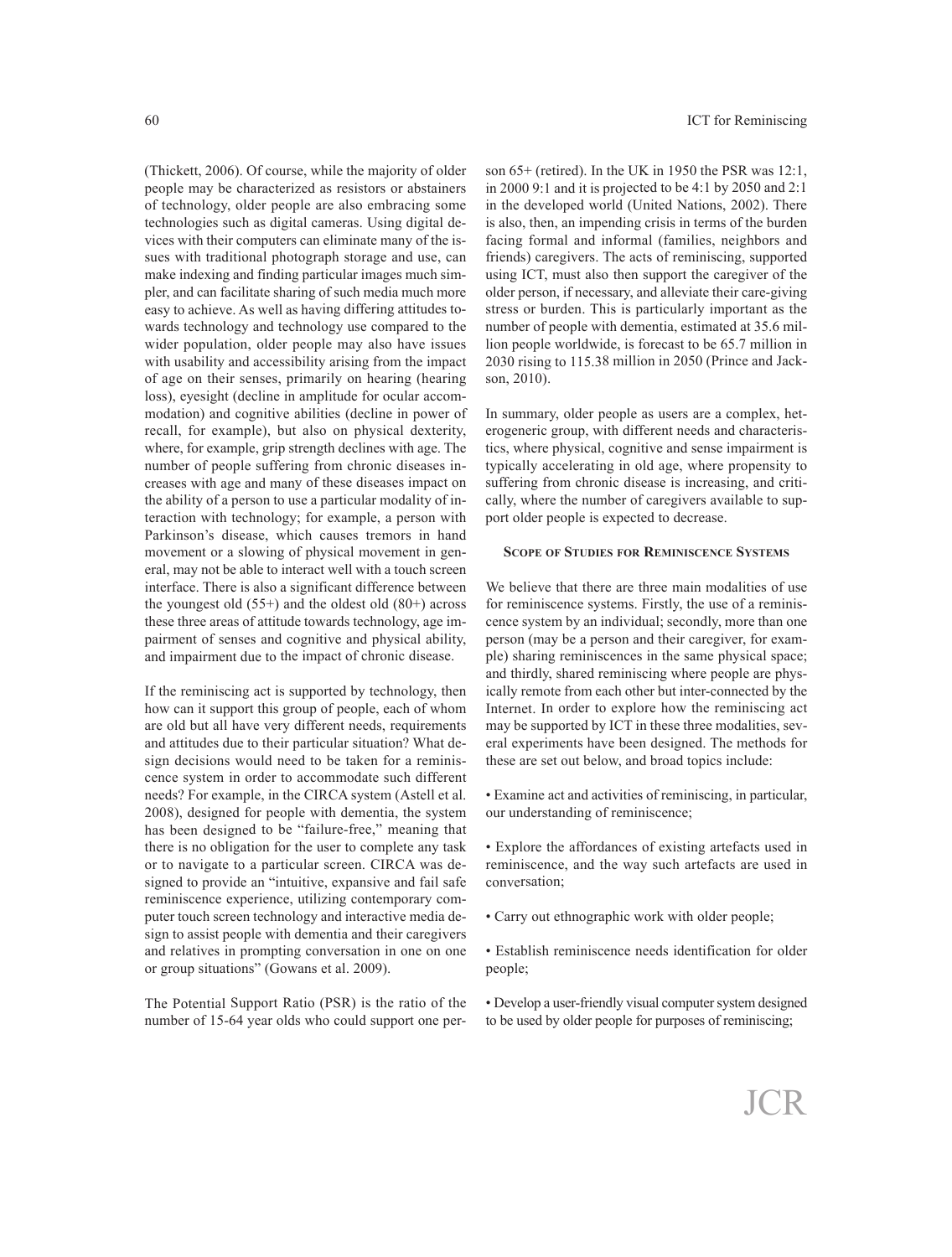• Develop evaluation frameworks using WHO QOL and/or PIADS (Demers et al. 2002) for system in use, as appropriate;

• Assess value of different types of multimedia information (photographs, film, generic media, person-specific media, or "shared experience" media); and

• Evaluate ease of organization and change of media by older people, people with dementia and caregivers.

Research has shown that the function of photographicbased images as memory aids, or as stimuli for reminiscing, can be placed in the context of the narratives that can be constructed around the image (Wright, 2010). Personal memory that relates to cultural memory should be considered, such as how the "objects of memory" can be drawn upon and how they are recounted.

In this paper, the first modality of use is examined in our study in the following section, which compares how older people reminisce using ICT devices, as well as traditional card-based images.

# **STUDY AND METHODS**

The study was designed to explore how older people use technology for reminiscing. Research, discussed earlier in this paper, outlined how technologies are being used for reminiscing activities, in particular for people with dementia. In our small study, we wanted to see if there was any significant difference in how people reminisced with and without technology to support the reminiscing process. In order to test this question, participants in the study were randomly allocated to reminisce using either a device (an iPad) or more traditional images, on cards. Therefore, the overall aim of the study was to examine the attitudes of older people in using a device to reminiscence as opposed to a card-based approach. The study measured the impact of card- versus device-based reminiscing using the amount of time spent with each image. The small scope of the study made it difficult to evaluate more complex measures of impact.

Another aim of the study was to see if the different types of images made a difference in reminiscing. These three types of images were personal images belonging to the participants, generic images of life events and shared experience images. For example, a generic image may be an image of musical instruments, a shared experience image may be a photograph of people at a dance hall in

61

1950's Ireland, while an example of a personal image in this context may be a photograph taken at a dancehall, involving the actual participant. The rationale for examining if there was a difference in how people treated different types of images was founded on recent research, suggesting that "personal items, which have a certain story and set of information attached to them, may limit people's reminiscing to recollection of this information, making it more of a memory test than enjoyable social activity. By contrast, generic items, which have no single story attached, may spark off different recollections in different people, thereby encouraging the sharing of stories and social reminiscing" (Astell et al. 2010b). This recent research related to people with dementia and we wanted to see if there were any indications that older people generally would treat different types of images differently. The shared experience type of image was, in effect, a kind of generic image, designed to highlight people working or playing together.

The inclusion criterion for the study was older people over 55 years of age and normally under 85 years of age in 2010. This included people born between 1925 (for 85-year-olds) and 1955 (for 55-year-olds). Participants were recruited from two locations (Newtownabbey and Newry) in Northern Ireland to reflect a mix of urban and rural dwellers. There were 19 participants in total, with an average age of 71. The oldest participant was 85 and the youngest was 62. Seven of the participants were male.

The participants were informed that the study would help to develop the understanding of computer technology in the area of reminiscence and life story work.

The study divided the participants into two groups, the control group using photographs mounted on cards and those using a device. The study control group used traditional photographs, mounted on card (card-based), while the device group used Apple® iPad® devices with touch-screen navigation of photographs (device-based). The allocation of devices and photo cards to participants was randomized within each location.

In the study, each participant was presented with fifteen photographic images in random sequence, either on the device or mounted on card. The fifteen photographs were drawn equally from personal, shared experience and generic photographs, that relate to when the participant was 18-40 years old, therefore, photographs from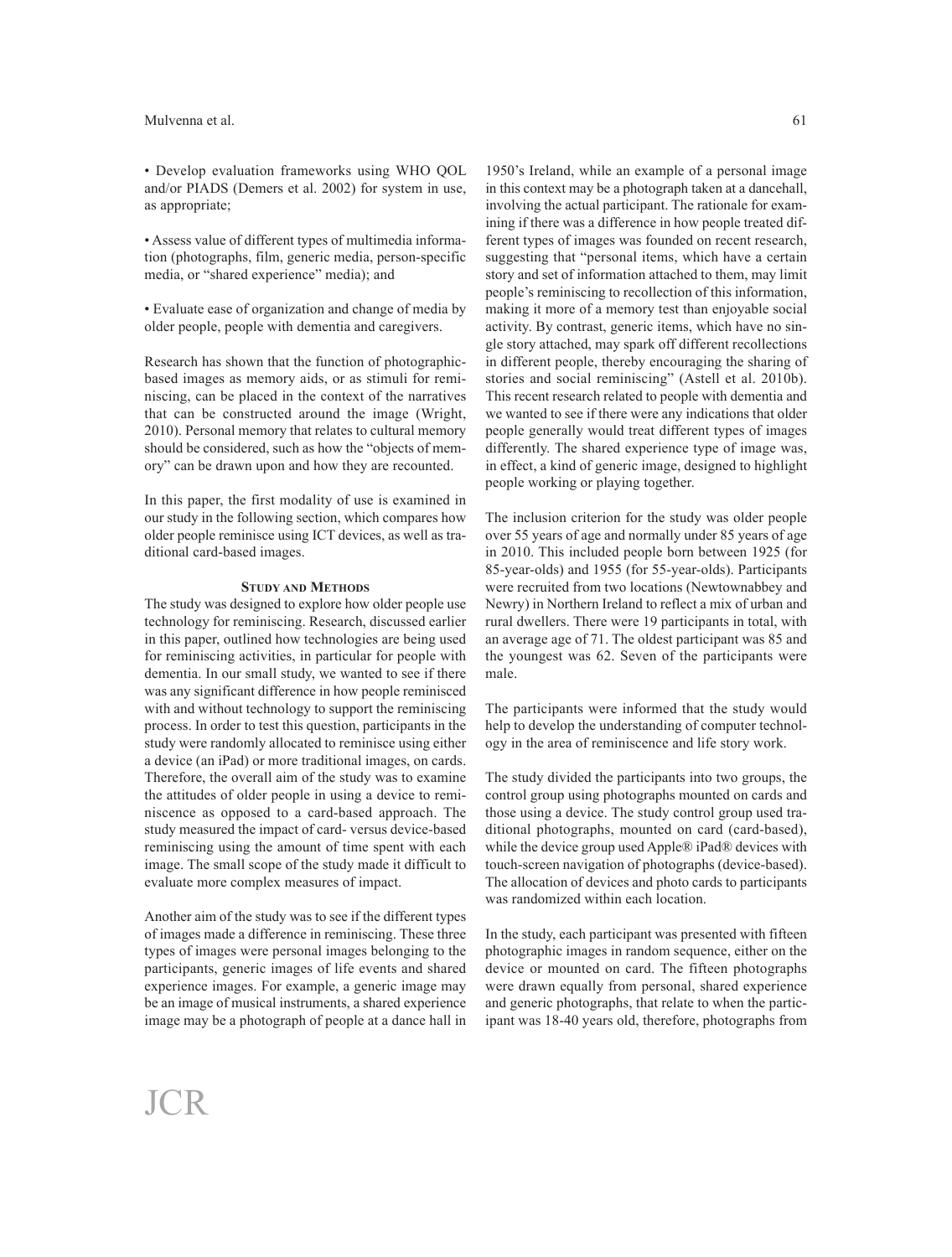1943 (age 18 for people born in 1925) to 1995 (age 40 for people born in 1955) were used.

In order to prepare for the study, there was one initial group meeting at each location. At this meeting each participant met with the fieldwork supervisor who explained the study to all those participating. Informed consent was obtained from the participants and all relevant questions, queries and concerns were answered. At this initial meeting participants also go<sup>t</sup> the opportunity to become familiar with the hand held device. The device was passed from one participant to another, supervised and supported by the researchers pointing out features of the device, in particular the use of the application designed for the study, displaying sample photographs from Northern Ireland. Care was taken to ensure that each participant then used the device on their own browsing through the photographs.

The fieldwork supervisor asked the participants to consider five images from their personal photograph record that are of personal significance to their lives. The specific wording was to "consider five images that are personally important within your own life, which trigger memories for you." This initial meeting was also an opportunity for interaction with the participants to help guide the selection of the generic and shared experience images.

At <sup>a</sup> second drop-in meeting at each location, the five personal images selected by the participants were scanned and immediately returned to the participants. The fieldwork supervisor also carried out <sup>a</sup> pre-study survey with each participant to gauge what images would be appropriate for use as generic and shared experience images, and from this, culturally relevant generic and shared images were selected to avoid presenting an image with which the participant had no interest. At this meeting, the fieldwork supervisor also finalized the schedule of individual meetings.

In the study itself, each participant sat with the facilitator and the participant held the cards or device and decided when to move to the next photograph. Forty-five minutes was set aside for study, but in the event no participant exceeded this time period. The facilitator, who remained the same for all 19 engagements, encouraged each participant to lead their session and invited him or her to tell their story.

After the study, <sup>a</sup> post-study questionnaire was used to gain feedback from participants on the study.



*Figure 1.* Pre-study Questionnaire on what is important in life.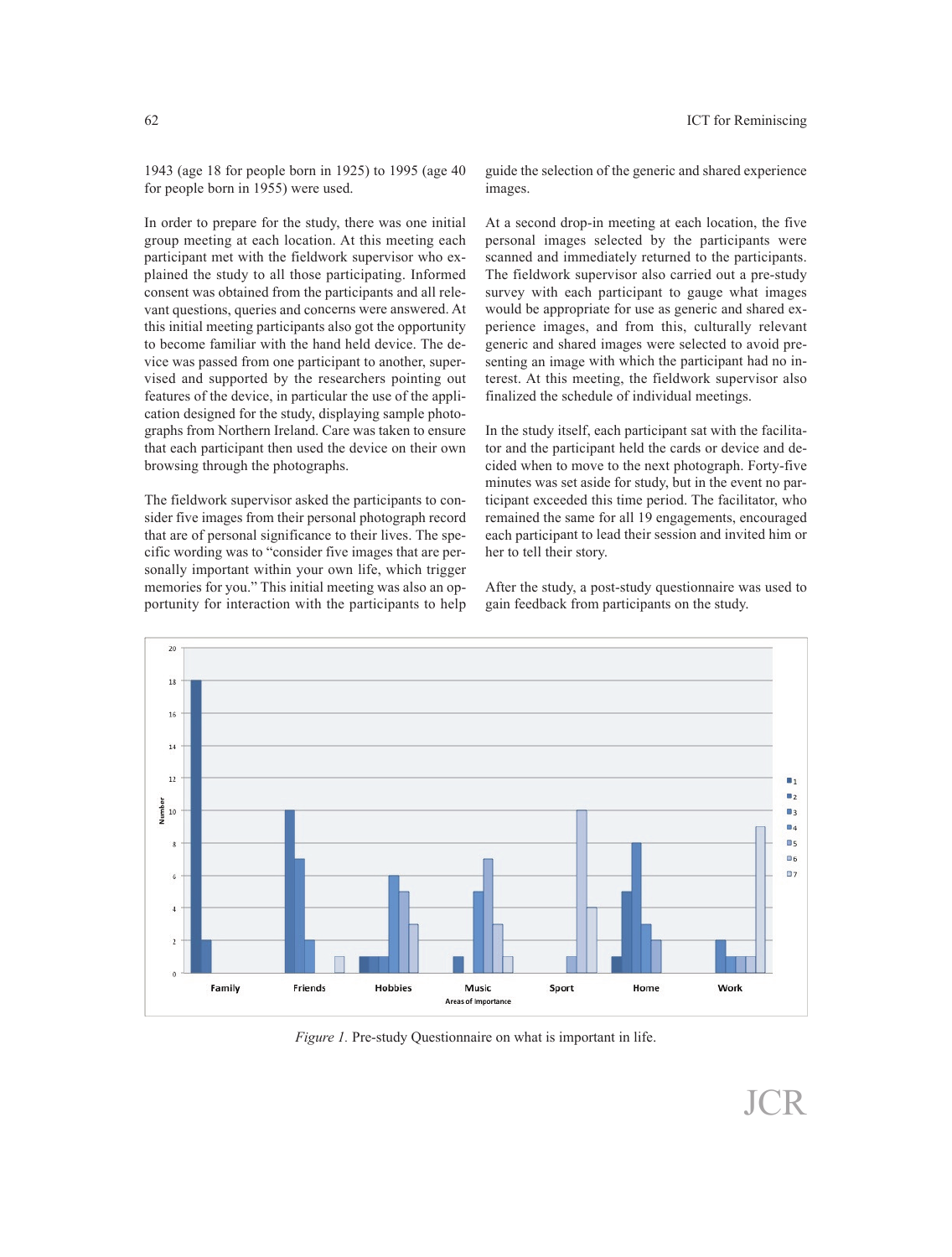#### **RESULTS**

The pre-study survey asked the participants to explicitly rate what was important in their lives. In Figure 1, each of the following areas were rated from 1-7 on a Likert scale by the participants where "1" equalled important and "7" equalled un-important – family, friends, hobbies, music, sport, home, and work. The responses were then summed. The figure shows that, not surprisingly, the majority of people rated family as very important, with friends, then home ranking highly. This information was used to guide image selection.

A summary of the results of the average time (in seconds) spent by the participants on the image types, divided by locations (A and B) and whether they used a device or card is presented in Table 1.

# Table 1

*Time spent viewing photographic images (seconds)*

|          | A    | B   | A      | B   |
|----------|------|-----|--------|-----|
|          | Card |     | Device |     |
| Generic  | 115  | 128 | 83     | 93  |
| Shared   | 127  | 130 | 91     | 82  |
| Personal | 114  | 137 | 87     | 112 |

The data shows that, regardless of location, participants, on average, spent longer viewing photographs that were mounted on card than those on devices, for each of the different photograph types. In terms of differences between the types of photographs, while people spent slightly longer on average looking at personal images, no statistically relevant difference in the durations of viewing between any of the types of photographs (personal, generic, or shared experience) was found.

The results of the post-participation survey provided interesting views on perceptions of card versus devicebased photograph reminiscing.

Table 3 shows that almost 80% of the participants found photographs to be emotionally moving.

When asked about their attitude towards card-based and device-based reminiscing, there was a broad range of comments, supportive of both cards and device.

# Table 2

*Attitudes to reminiscing with photographs*

|                           | n  | $\frac{0}{0}$ |
|---------------------------|----|---------------|
| Frequently reminiscence   | 10 | 53            |
| Occasionally reminiscence |    | 16            |
| Not much reminiscence     |    | 32            |

| Table 3                  |  |
|--------------------------|--|
| Attitudes to photographs |  |

|                                   |    | $\frac{0}{0}$ |
|-----------------------------------|----|---------------|
| Yes, I find photos<br>moving      | 15 | 79            |
| No, I don't find<br>photos moving |    | 21            |

Participants liked that the device was "Easy to use, tidier than paper," "Images don't get destroyed by handling," "Kept all images together," "Ease of use, image quality," "Ease of use," "Exciting," and commented "It is immediate," and "Very handy and quick." They disliked "Holding it," and commented "Very cold," "Left arm weak after break," and "Sensitive screen initially."

In terms of traditional images, the participants said they liked that "Cards can be handled around friends," "Could hold it in any hand," "Photographs are handy," "Handle images and look at full image closer," "It is more personal," "Being able to hold them," and "Not great with new technology." They disliked that "Traditional images are almost obsolete, everything now is CD," "Would like to try device also."

#### **DISCUSSION**

This paper has described reminiscence, and how ICT can support the activities of reminiscing using reminiscence systems. It has provided a review of related work in the area of reminiscence systems, including commercial systems. The different types of technology support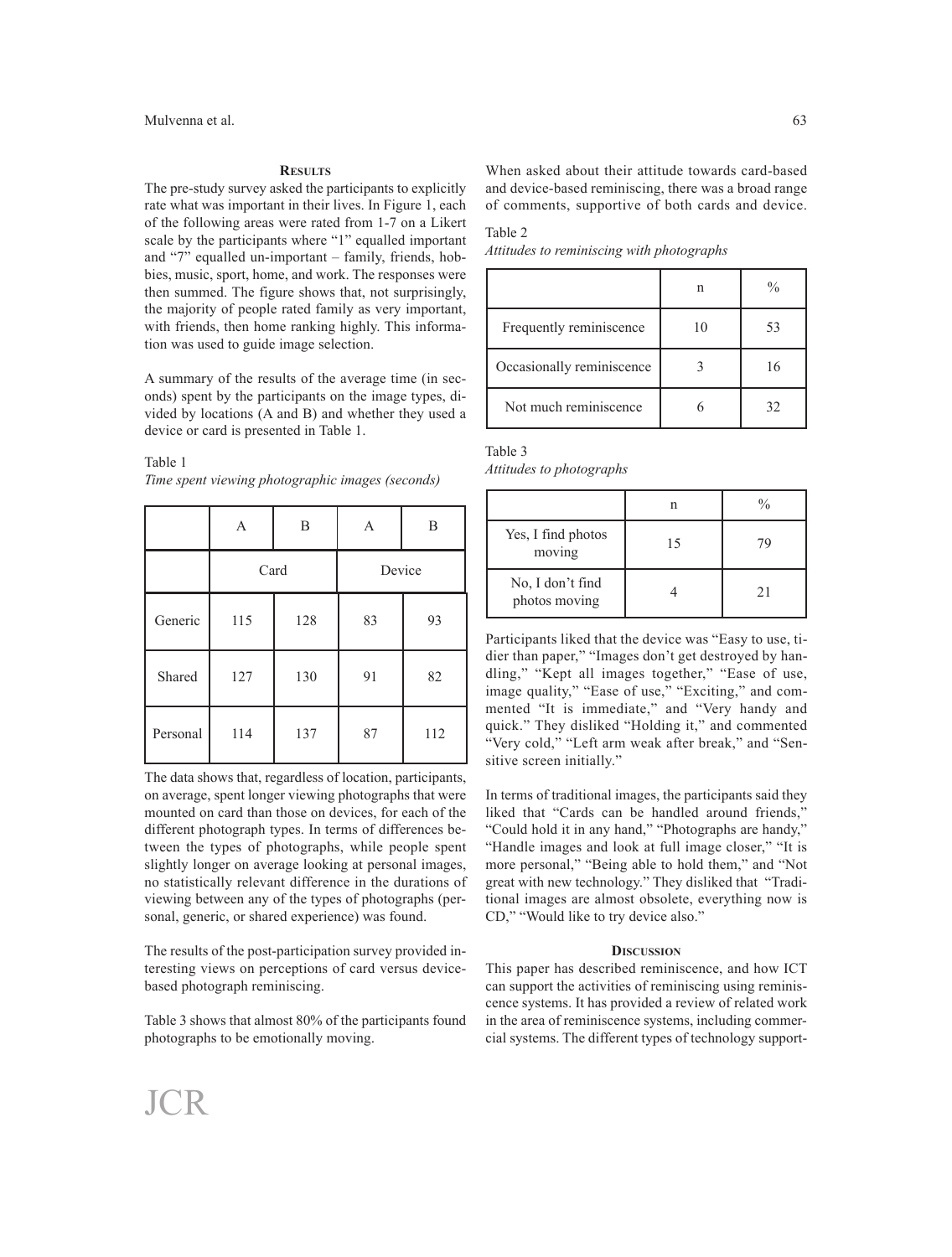ing reminiscence work are described from the use of multimedia and touch screen technology to the growing importance of user-generated content and Internet-connected systems for reminiscing.

No significant issues in using devices for reminiscing were identified, and the study has shown that the participants had positive expectations of using either cards or devices for reminiscing. Participants perhaps enjoyed the novelty of using <sup>a</sup> device, even though the study sought to offset this intrinsic haptic reward (the fact that some things feel good when we touch them) by providing familiarization sessions for the participants to use the device.

Participants took longer on average interacting with the photographs mounted on card than for device-based photographs. However, perhaps the most important outcome of this study was that the participants did not reject the device-based reminiscing; the results from the surveys indicate that they enjoyed using the device.

When designing the study, it was felt that the participants would relate more strongly to images of their children, for instance, than to generic or shared experience images that did not have <sup>a</sup> personal family member included. However, <sup>a</sup> result that was unexpected was that there was no difference in how the participants viewed the three types of images (personal, generic and shared experience). There was also no evidence that participants spen<sup>t</sup> longer viewing and discussing images that were not personal as suggested by Astell and colleagues (2010b).

# **REFERENCES**

- Astell, A. J. Alm, N., Gowans, G., Ellis, M. P., Dye, R., & Campbell, J. (2008). *CIRCA: A communication prosthesis for dementia.* A. Mihailidas, L. Normie, H. Kautz & J. Boger (Eds). Technology and Aging. IOS Press.
- Astell, A. J., Ellis, M. P., Bernardi, L., Alm, N., Dye, R., Gowans, G., & Campbell, J. (2010a). Using <sup>a</sup> touch screen computer to suppor<sup>t</sup> relationships between people with dementia and caregivers. *Interacting with Computers, 22*, 267-275.

The benefits in developing suppor<sup>t</sup> for reminiscence using technology are that such systems offer advantages in ease of use, sharing of photographs and other media, as well as alleviating the burden of care with informal or formal caregivers, if appropriate. People may use devices such as the iPad® to communicate, play games, and browse images and videos from their own chair in their homes. The risks in adopting such technologies are that the essence and richness inherent in such <sup>a</sup> human activity as reminiscing are lost in translation, and that older people are expected to use technology as <sup>a</sup> proxy for interaction with other people including family and friends for social visits; and carergivers, for medication and home care support.

# *Acknowledgements*

We acknowledge the participation of Joan Cosgrove and Wilma Neilly of the Newtownabbey Senior Citizens Forum, Colette Ruddy of the Confederation of Community Groups in Newry & Mourne and Denise McBride of the Newry & Mourne Senior Citizens Consortium. We also gratefully acknowledge the participation from the members of the Newtownabbey Senior Citizens Forum, Newry & Mourne Senior Citizens Consortium and Volunteer Now Newry. We also recognise the suppor<sup>t</sup> of the University of Ulster's Research Impact Award to the Art of Memory project, and the guidance from the Reminiscence Network of Northern Ireland (RNNI), in particular from Prof Faith Gibson and Alexey Janes of RNNI.

- Astell, A. J., Ellis, M. P., Bernardi, L., Alm, N., Dye, R., Gowans, G., & Campbell, J. (2010b). Stimulating people with dementia to reminisce using personal and generic photographs, *Int. J. of Computers in Healthcare , 1*(2), pp.103-105.
- Atchley, R.C., 1989. *A continuity theory of normal ageing.* The Gerontologist, 29, pp. 183-190.
- Bohlmeijer, E., Valenkamp, M., Westerhof, G., Smith, F. and Cuipers, P., 2005, Creative reminiscence as an early intervention for depression: results of <sup>a</sup> pilot programme. *Ageing and Mental Health, 9*, pp. 302-304.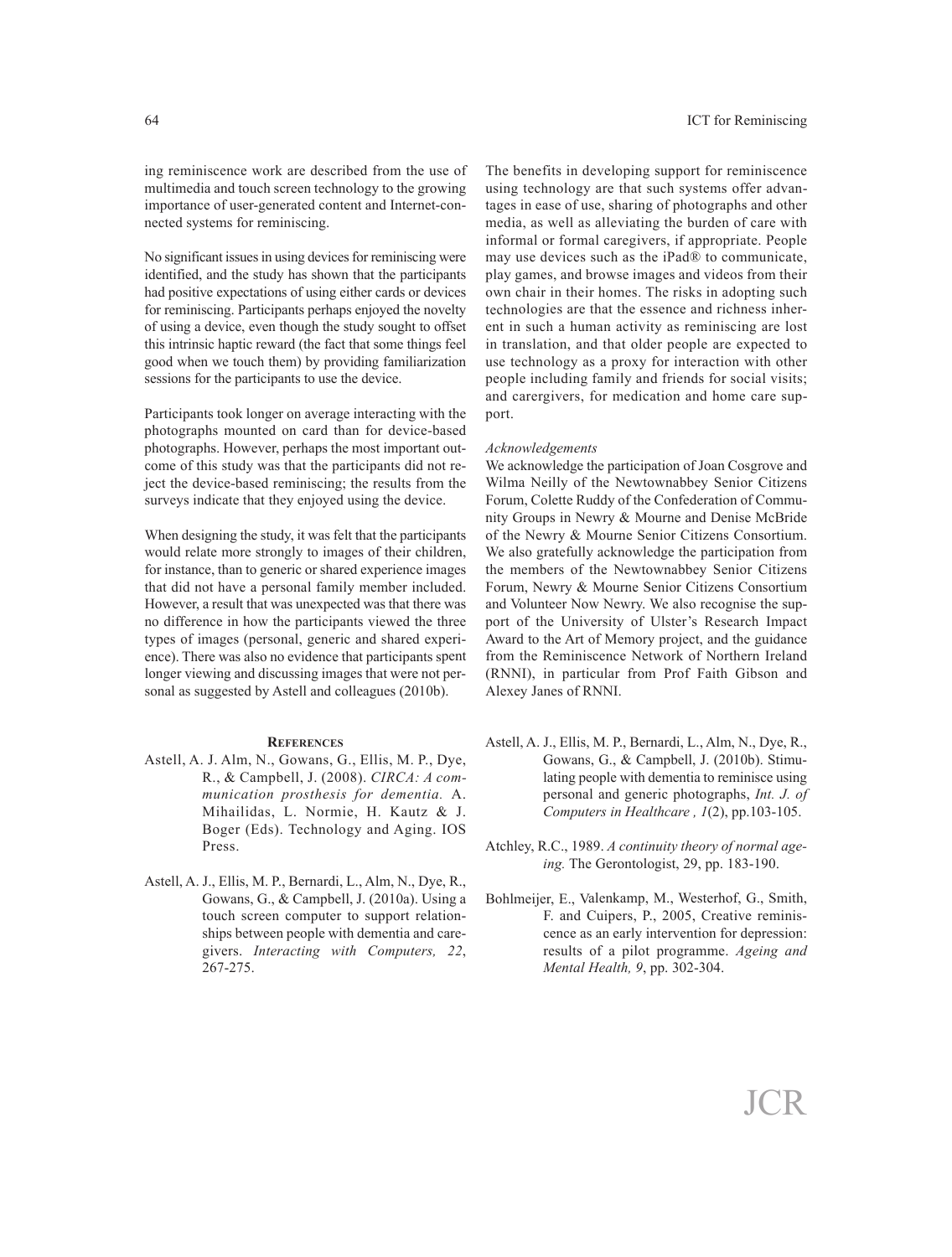- Bohlmeijer, E., Roemer, M., Cuijpers, P., Smit, F., (2007), The effects of reminiscence on psychological well-being in older adults: a metaanalysis. *Aging and Mental Health, 11*(3) 291-300.
- Cappeliez, P., O'Rourke, N and Chadbury, H., 2005. Functions in reminiscence and mental health in later life. *Ageing and Mental Health, 9*, pp. 295-301.
- Chaudhury, H., (2003), Quality of life and place-therapy, *Journal of Housing for the Elderly, 17*,1/2, pp85-103.
- Cosley, D., Schwanda, V., Peesapati, S.T., Schultz, J., Baxter, J., (2009) *Experiences with a Publicly Deployed Tool for Reminiscing,* In: Mulvenna, M.D., Astell, A.J., Zheng, H., Wright, T., (Eds.) Proceedings of First International Workshop on Reminiscence Systems, CEUR Workshop Proceedings, pp. 31-36.
- Dochterman, J.M and Bulechek, G.M., 2003, eds. *Nursing Interventions Classification: Iowa Intervention Project.* 4th edn. St Louis: Mosby.
- Demers, L., Monette, M., Descent, M., Jutai, J., Wolfson, C., (2002), The Psychosocial Impact of Assistive Devices Scale (PIADS): Translation and preliminary psychometric evaluation of a Canadian-French version, *Quality of Life Research, 11*, 583-592.
- Gibson, F., (2004), *The Past in the Present: Using reminiscence in health and social care*. Baltimore: Health Professions Press.
- Gowans, G., Campbell, J., Astell, A., Ellis, M., Norman, A and Dye, R., 2009. *Designing CIRCA (Computer Interactive Reminiscence and Conversation Aid). A multimedia conversation aid for reminiscence intervention in dementia care environments.* Dundee: University of Dundee - School of Design.
- Koretsky, P. (2001). Using photography in a therapeutic setting with seniors. Afterimage: *The Journal of Media Arts and Cultural Criticism, 29*:3 (Nov/Dec), 8.

JCR

- Kuwahara, N., Abe, S., Yasuda, K., Kuwabara, K., (2006) *Networked reminiscence therapy for individuals with dementia by using photo and video sharing*, Assets '06: Proceedings of the 8th international ACM SIGACCESS conference on Computers and accessibility, pp.125- 132, ACM Press, New York, NY, USA.
- Lin, Y.C., Dai, Y.T and Hwang, S.L., 2003. The effect of reminiscence therapy for the treatment of depression in rural-dwelling older adults. *Issues in Mental Health Nursing, 23*, pp. 279- 290.
- Mulvenna, M.D., Astell, A.J., Zheng, H., Wright, T., *Reminiscence Systems,* In: Mulvenna, M.D., Astell, A.J., Zheng, H., Wright, T., (Eds.), Proceedings of First International Workshop on Reminiscence Systems, Cambridge, UK, September, 2009, pp. 2-4.
- Newell, A. F. Carmichael, A. Gregor, P. Alm, N., *Information technology for cognitive support,* pp.464-481, In: Jacko, J.A., Sears, A., (eds.), The Human-computer Interaction Handbook: Fundamentals, Evolving Technologies and Emerging Applications (Human Factors & Ergonomics), Lawrence Erlbaum Associates Inc, 2002.
- Pak, R., McLaughlin, A.C., Lin, C., Rogers, W.A. & Fisk, A.D. 2002, "*An Age-Related Comparison of a Touchscreen and a Novel Input Device"*, Annual Meeting Proceedings Human Factors and Ergonomics Society, pp. 189-192.
- Prince, M., AND Jackson, J. 2010. Alzheimer's Disease International World Alzheimer Report 2009. London.
- Sandoz, C.J. (1996). Photographs as a tool in memory preservation for patients with Alzheimer's disease. *Clinical Gerontologist, 17*, 69-71.
- Sarne-Fleischmann, V., Tractinsky, N., (2008) Development and evaluation of a personalised multimedia system for reminiscence therapy in Alzheimer's patients, *International Journal of Social and Humanistic Computing, 1* (1), pp. 81-96.